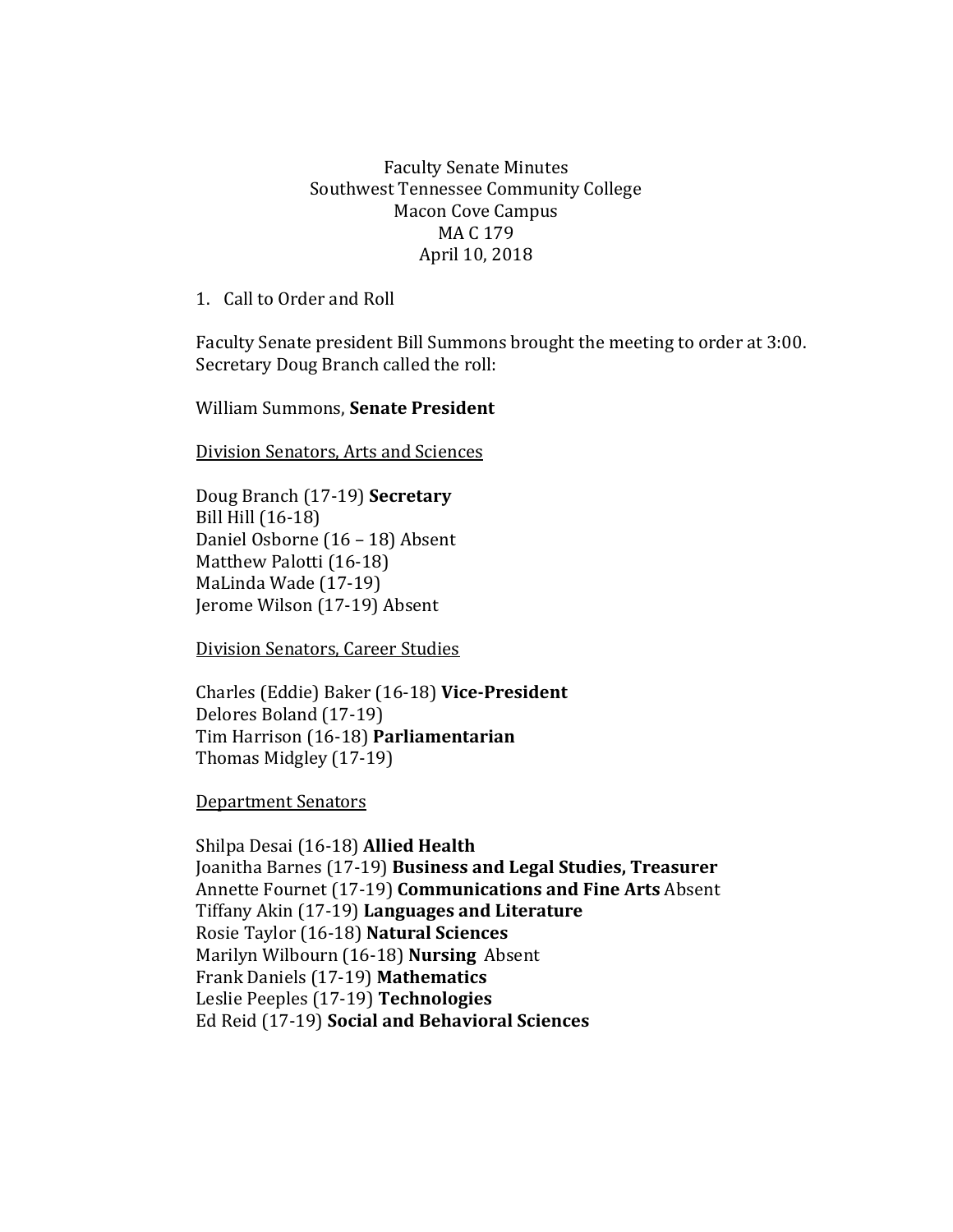2. Approval of Minutes

The body approved the minutes from the March, 2018 Faculty Senate meeting. Secretary Doug Branch will ask that those minutes be posted to the website.

- 3. Reports from Senate Officers and Senate Committees
	- A. President Bill Summons reported on the executive committee's regular meeting with Chris Ezell. Items of concern included the following:
		- a. Potholes in the Macon Cove parking lot. Ezell told the committee that bids were out and that the potholes should be fixed soon.
		- b. Complaints about fire drills taking part during labs and tests. Ezell believes that Southwest requires that some drills be unannounced, but he is checking into this.
		- c. Complaints about graduation taking place after the faculty contract date. Ezell said that the administration is aware of and sensitive to widespread unhappiness about this. If faculty members have, for instance, planned a vacation and bought tickets, they should not change plans. Ezell also suggested faculty could cut back on office hours toward the end of the semester to make up for the time that would be spent at graduation.
	- B. Doug Branch reported that the committee to create new guidelines for choosing members of the promotion and tenure (and appeals) committees had met and made preliminary suggestions toward a new policy. Those suggestions would be made early next academic year.
	- C. Eddie Baker announced results of the election for new senators. The new senators, each serving a two-year term, are, from the Humanities, Social Sciences, and Mathematics Division, Bill Hill (reelected) and Matthew Lexow. From the Business and Technologies Division, Charles (Eddie) Baker (re-elected). From the Health and Natural Sciences, Joyce Johnson. Elected or re-elected department senators include Shilpa Desai, Allied Health; Matthew Palotti, Natural Sciences, and Marilyn Wilbourn, Nursing. Departing senators were thanked for their service. These include Daniel Osborne and Jerome Wilson, from the former Arts and Sciences Division; Tim Harrison, from the former Career Studies Division; and Rosie Taylor, from Natural Sciences. Eddie Baker also announced the re-election, for a two-year term, of Bill Summons as senate president.
	- D. Frank Daniels reported that his committee formed to make recommendations concerning faculty involvement in the graduation ceremony had created a proposal for new policies and that his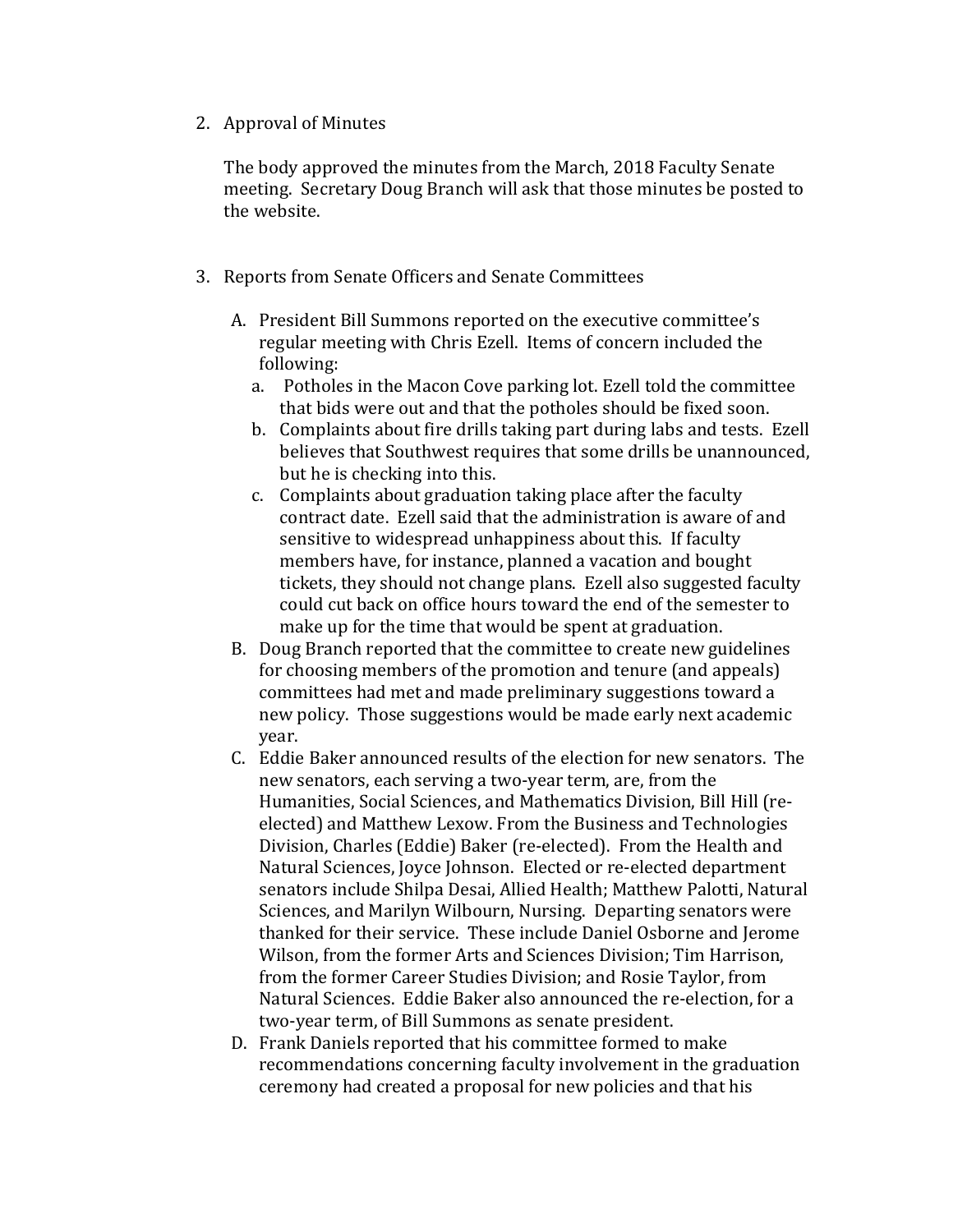committee would have a document for our consideration in September.

- E. Joanitha Barnes noted that the Diversity Committee is currently in the process of disseminating a diversity audit.
- 4. Old Business
- 5. New Business
	- A. Eddie Baker held elections for the senate executive committee. The following were elected for one-year terms: Eddie Baker, vicepresident; Doug Branch, secretary; Joanitha Barnes, treasurer, and Frank Daniels, Parliamentarian.
	- B. Eddie Baker distributed certificates of appreciation to all senators.
- 6. Adjournment, with traditional end-of-year refreshments following, was at 3:45.

Respectfully Submitted,

Doug Branch, Faculty Senate Secretary